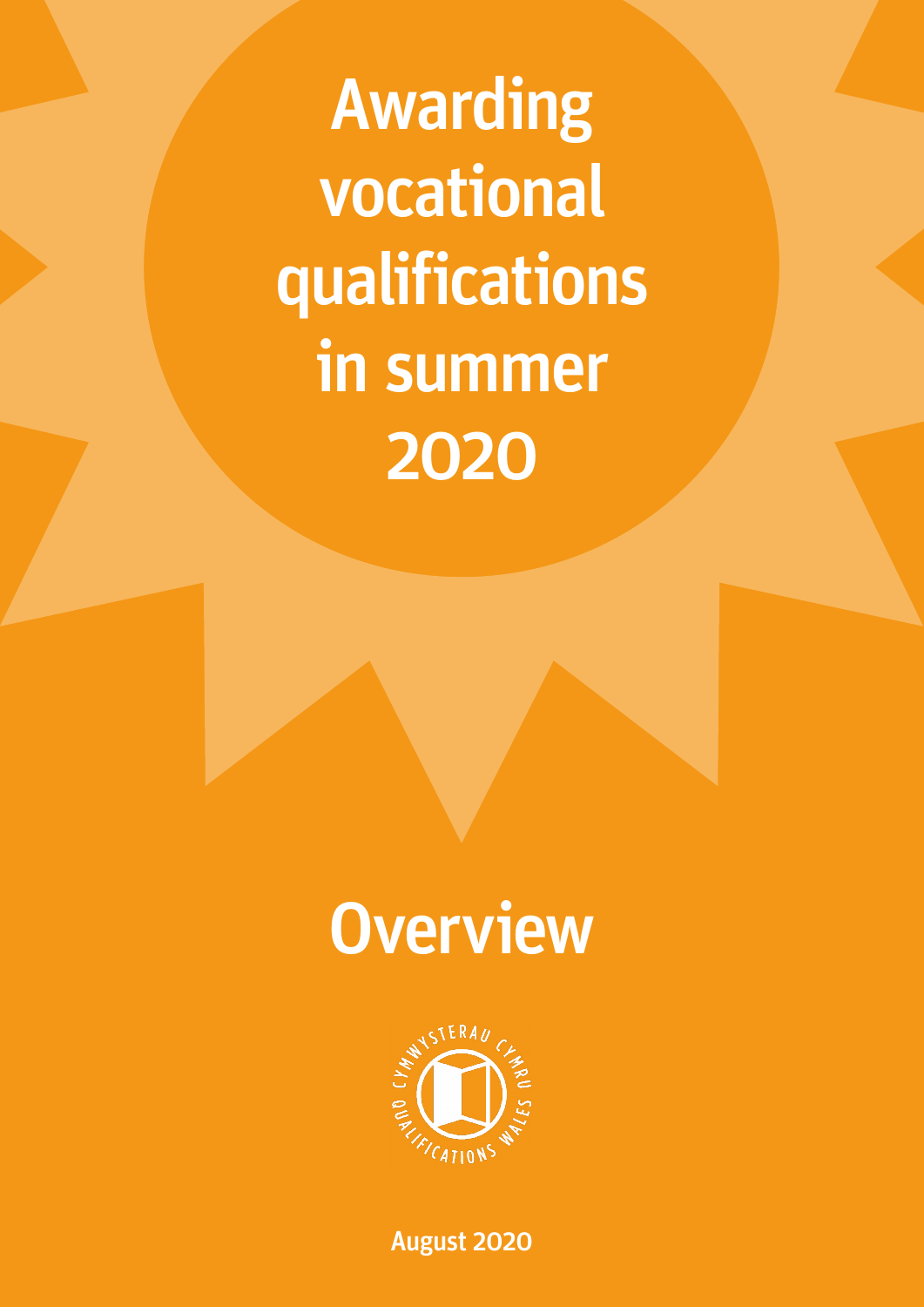# **Contents**

| Introduction                       | $\overline{c}$ |
|------------------------------------|----------------|
| Background                         | 3              |
| Our approach                       | 4              |
| Extraordinary regulatory framework | $5 - 6$        |
| Communicating the approach         | 7              |
| How we communicated                | 8              |
| Monitoring summer 2020             | 9              |
| Results                            | 10             |
| Appeals                            | 11             |
| What next - approach to 2020/21    | 11             |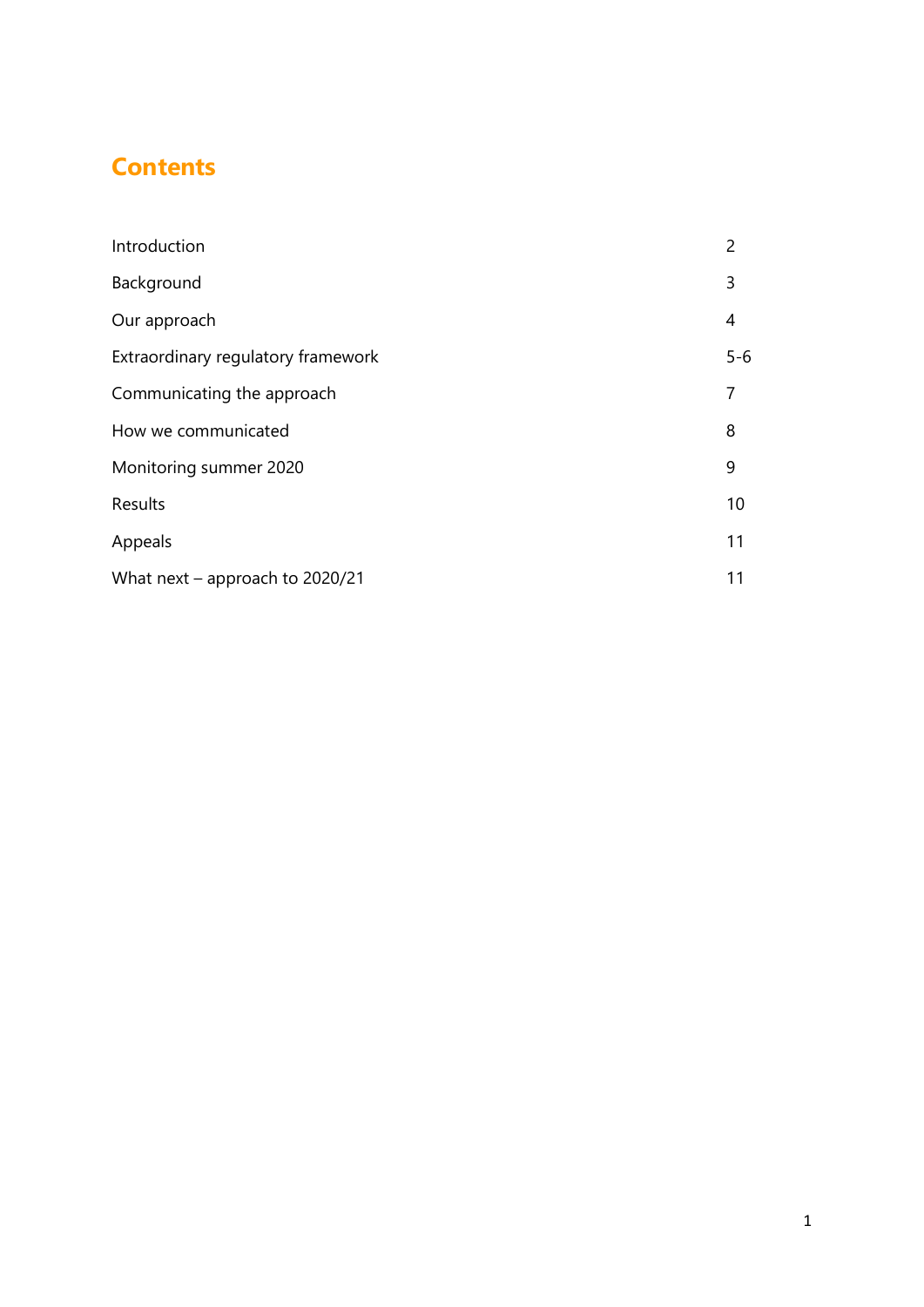## **Introduction**

The coronavirus (COVID-19) pandemic has had significant impact on vocational qualifications in summer 2020. It led to the closure of schools, colleges and training providers and the cancellation of a range of exams and assessments in vocational qualifications.

The vocational qualifications landscape in the UK is complex, with a large number of qualifications available across a broad range of vocational sectors. Most of the vocational qualifications available in Wales are also available in England and Northern Ireland. Vocational qualifications serve a range of purposes, which include progression to further learning in further or higher education, demonstrating occupational competence or as a licence to enter particular job roles. They are taken by learners across a range of settings, including schools, colleges and work-based learning providers, either as stand-alone qualifications or as part of apprenticeship programmes. Vocational qualifications are available at different levels and sizes. There are currently over 22,000 vocational qualifications regulated by Qualifications Wales, which are awarded by 97 awarding bodies. Over 379,000 certificates were issued for vocational qualifications in Wales in 2019.

Given these factors, it was essential that we took an approach in summer 2020 that recognised the diversity of vocational qualifications, provided some degree of flexibility to awarding bodies to implement appropriate mitigations, and aligned with approaches being taken in England and Northern Ireland.

Our approach sought to minimise the impact of the pandemic on learners due to complete their qualifications in summer 2020 and, wherever possible, enable learners to progress to the next stage of their learning or career.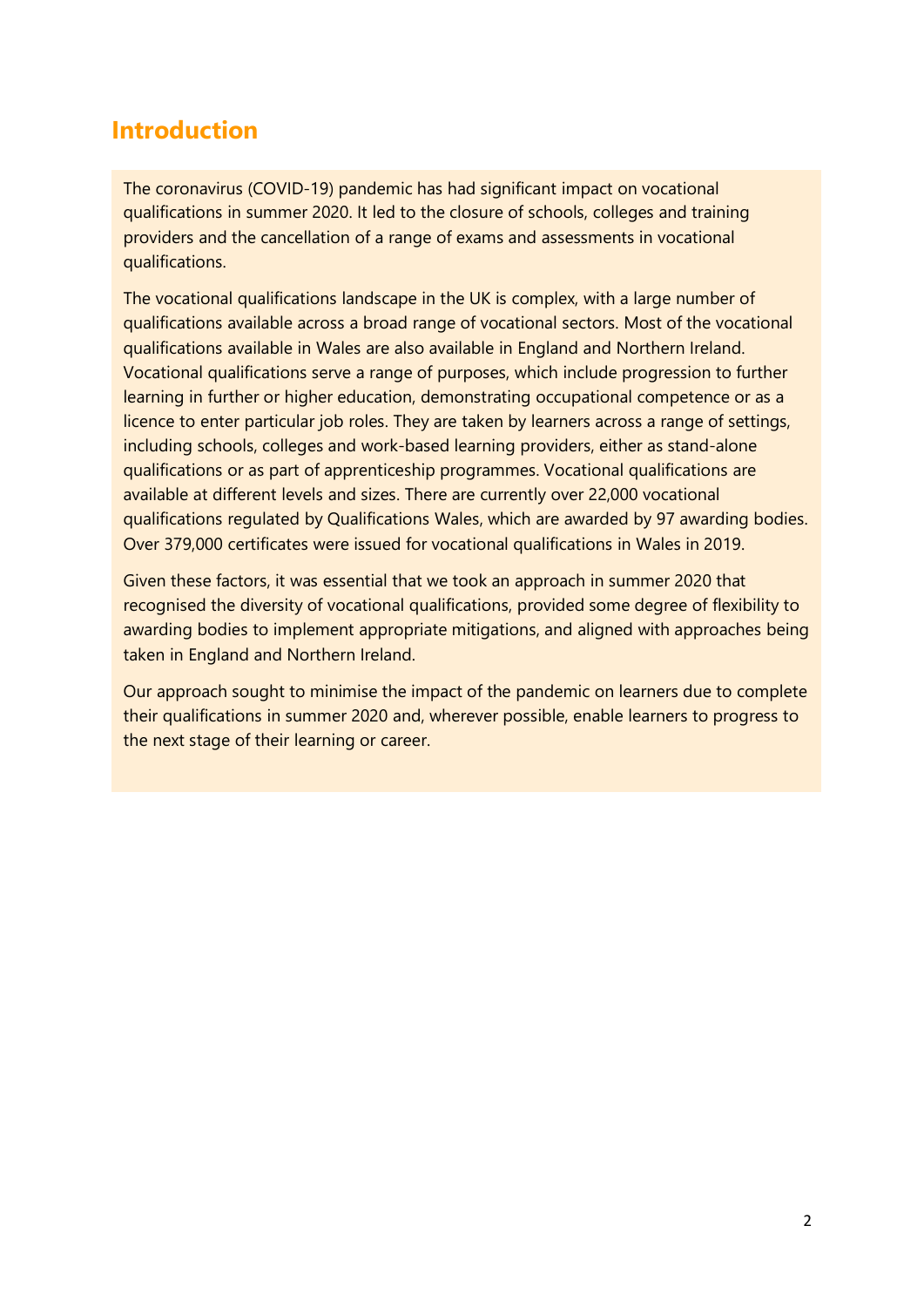# **Background**

On 18 March 2020, to help fight the spread of coronavirus (COVID-19) the Education Minister for Wales announced the closure of schools and the cancellation of the 2020 summer exam series. On 23 March 2020, a national lockdown was introduced which meant no further faceto-face teaching or assessment could take place at any education or training provider.

We know that many learning providers continued to deliver learning online during the lockdown. However, the impact on assessment of vocational qualifications was significant. Many qualifications require the assessment of practical skills or for assessments to be completed in a controlled environment. These assessments could not continue while centres were closed.

On 24 April 2020, the Education Minister for Wales issued Qualifications Wales with a Direction. This required Qualifications Wales to have regard to:

- The Welsh Government policy that, as far as possible, learners who were due to complete assessments for vocational qualifications between 20 March and 31 July 2020 should be issued with calculated results for these qualifications.
- The Welsh Government policy that learners studying vocational qualifications should be treated fairly, receiving results that reflect the work they have put in and their cumulative attainment on their qualifications.
- The Welsh Government policy that, as far as possible, learners studying vocational qualifications should not be disadvantaged compared to their peers studying A levels and GCSEs, in being able to progress to the next stage of learning and/or employment. It is acknowledged that a "one size fits all" policy will not be appropriate and that approaches may need to be tailored for individual qualifications.
- The Welsh Government policy that, where it is not appropriate to determine a calculated result because a qualification signifies occupational competence including "licence to practise", a delay will be required so that the learner can complete their learning and assessment. In these cases, health and safety should be the overriding consideration.
- The Welsh Government policy that a fair and robust approach to issuing results to learners studying vocational qualifications is adopted, which includes determining the approach awarding bodies and centres must follow in arriving at judgements of learners' attainment and ensuring an avenue of recourse is available for those learners who do not believe that the process has been followed correctly in issuing their results.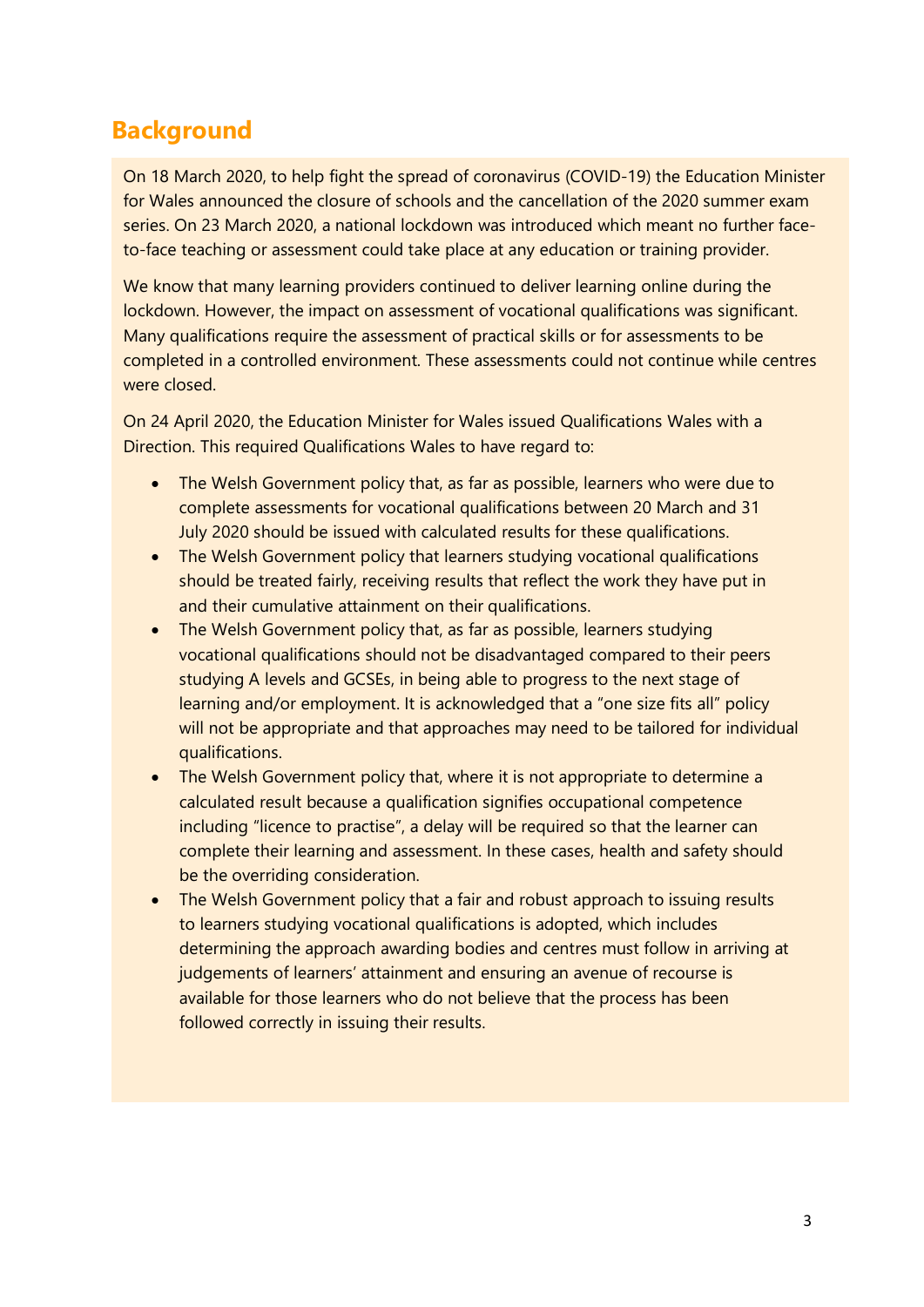## **Our approach**

Most of the vocational qualifications we regulate are also regulated by Ofqual (England) and CCEA Regulation (Northern Ireland). These qualifications are awarded by the same awarding bodies, and follow the same assessment arrangements across jurisdictions. The three regulators worked collaboratively throughout summer 2020 to ensure that a consistent approach was taken across the UK. This was important for two key reasons.

Firstly, we wanted to make sure that the approach taken in Wales was consistent with the approach taken for the same qualification in other parts of the UK. We wanted to make sure that learners in Wales were not disadvantaged or advantaged relative to their peers elsewhere.

Secondly, as a regulator, we have a duty to consider the burden we place on the awarding bodies we regulate. Qualifications Wales, CCEA Regulation and Ofqual have established ways of working which seek to reduce the impact of our regulatory activities on awarding bodies and work together where it is the right thing to do. Given the scale and complexity of the issues we faced in summer 2020, it was clear that we should work together and take a common approach wherever possible. Imposing different requirements on awarding bodies would have significantly increased the risk of those awarding bodies not being able to meet the requirements of all three regulators. In addition, many of the adaptations to assessment required input and agreement from relevant sector bodies, which in many cases operate across the UK.

There are a number of vocational qualifications that are only regulated by Qualifications Wales, including the new suite of Health and Social Care and Child Care, and Essential Skills Wales qualifications. We applied the same approaches to these qualifications.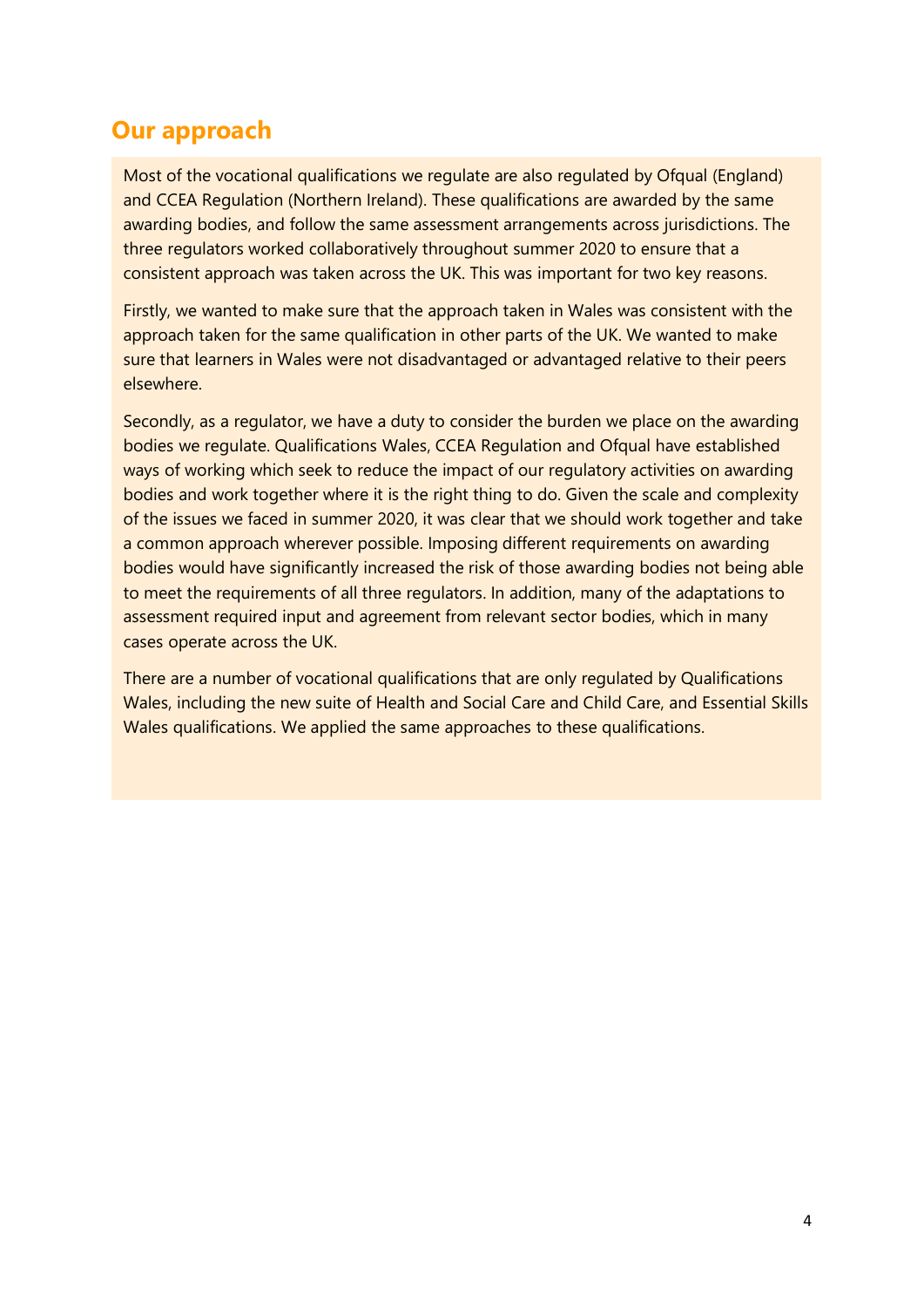### **Extraordinary regulatory framework**

Given the complexity and diversity of the vocational qualifications landscape, it was not possible to implement a "one-size-fits-all" approach to address the issues we faced in summer 2020. Therefore, we put in place a less prescriptive regulatory approach, which was based on a flexible, principles based extraordinary regulatory framework.

Ofqual held a consultation on a proposed VTQ extraordinary regulatory framework for summer 2020. The final [framework,](https://www.gov.uk/government/publications/extraordinary-regulatory-framework-vtq-covid-19-conditions-and-requirements) [guidance](https://assets.publishing.service.gov.uk/government/uploads/system/uploads/attachment_data/file/886933/20-6620-6__Extraordinary_regulatory_framework_-_Vocational_and_Technical_Qualifications__COVID-19_Guidance.pdf) and [consultation decisions](https://www.gov.uk/government/consultations/exceptional-arrangements-for-assessment-and-grading-in-2020) were published by Ofqual on 22 May 2020. We did not consult separately, given that we intended to align approaches with England and Northern Ireland and the Ofqual framework would apply to most vocational qualifications taken in Wales, as they were also Ofqual-regulated. We encouraged centres in Wales to respond to the Ofqual consultations. We published our [Extraordinary Regulatory Framework for Vocational Qualifications](https://www.qualificationswales.org/english/our-work/our-regulatory-documents/conditions/covid-19-extraordinary-regulatory-framework-for-vqs/) and associated guidance on 3 June 2020.

The framework required awarding bodies to place their qualifications into three categories based on the purpose of the qualification:

Category 1 - qualifications used for progression to further or higher education Category 2 - qualifications serving a mixed purpose Category 3 - qualifications signalling occupational competence

Having categorised their qualifications, awarding bodies were then required to identify the appropriate mitigation to put in place – to issue calculated results; to adapt the assessments; or to delay assessment.

Calculating results was the starting point for qualifications that are used for progression to further or higher education (Category 1). Most learners taking qualifications in this category will receive a calculated result. The approach taken was similar to that used for GCSEs, AS and A levels and the Welsh Baccalaureate Skills Challenge Certificate. However, given the variety of qualifications available, there is no one overarching statistical standardisation model that is being used as is the case for general qualifications. Awarding bodies developed approaches to issuing calculated grades that made best use of the evidence available for each qualification. This approach allows awarding bodies to prioritise the evidence they have available based on the strength of that evidence.

For some qualifications, calculated results are not appropriate. In general, assessments will be required for qualifications which are used to signal occupational competence, are about having the skills required for the job, or which could have professional or health and safety implications. In these instances, we asked awarding bodies to adapt their assessments, taking into account what adaptations were suitable and practicable under public health restrictions.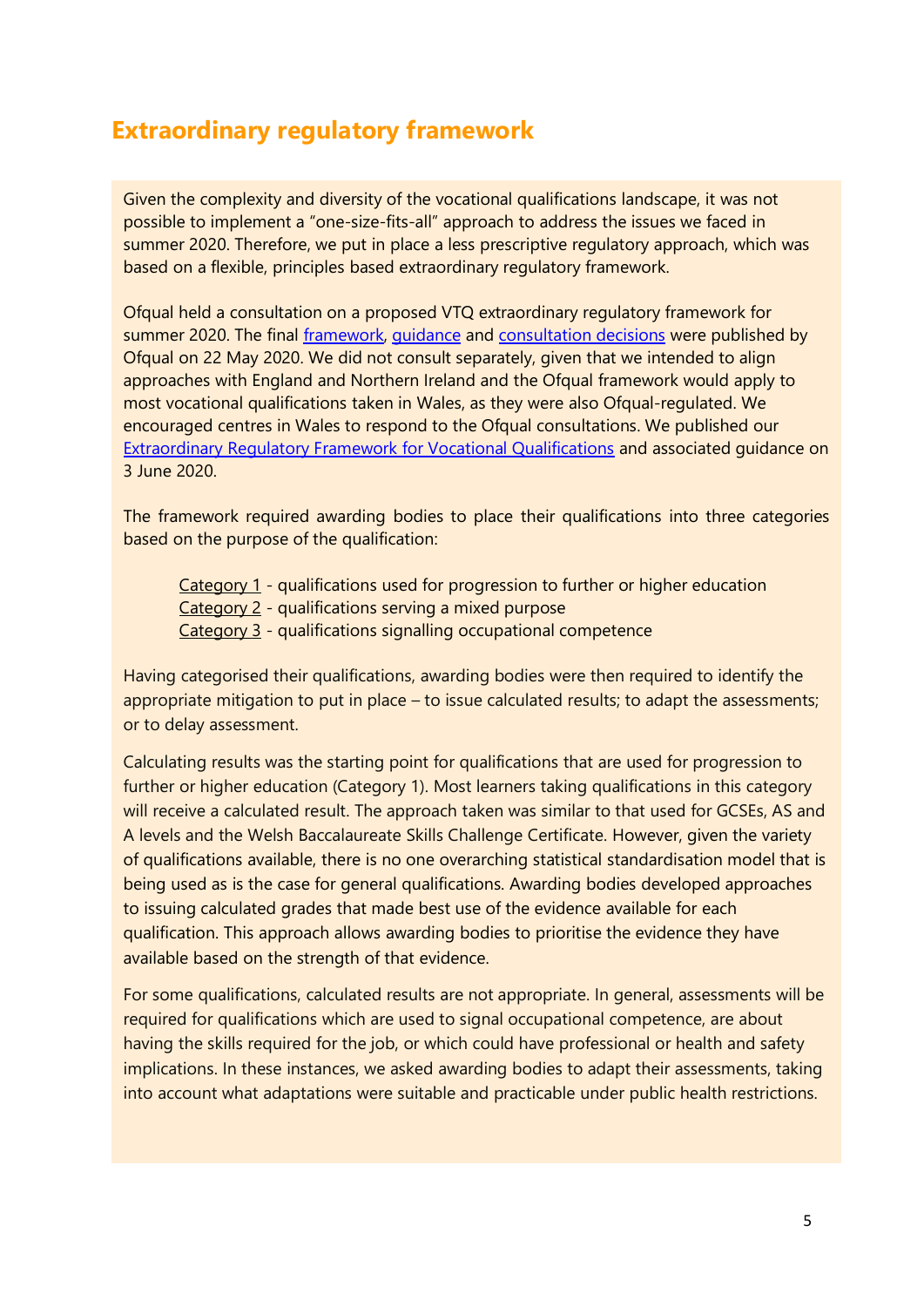Where it was not considered appropriate to issue calculated grades given the purpose of the qualification and the skills that needed to be assessed, awarding bodies considered how best to adapt the qualification while maintaining the validity, reliability and currency of the qualification. Some of the aspects awarding bodies considered were:

- changing how the assessments were delivered, for example using an online rather than paper-based test, or carrying out an assessment remotely rather than face to face;
- changing the assessment method, for example using a practical simulation in place of an observation, or professional discussion in place of a practical demonstration;
- changing invigilation requirements, for example allowing the use of on-line invigilation;
- waiving or adjusting work experience or placement requirements, for example allowing candidates to have undertaken a shorter period of work experience.

There were, unfortunately, some qualifications where a delay to the assessment was required. This was the case where it was not possible to adapt the assessment while also maintaining the validity and reliability of the qualification. Although we wanted to make sure that as many learners as possible received their results this summer, there were cases where to do so would have undermined confidence in the qualifications.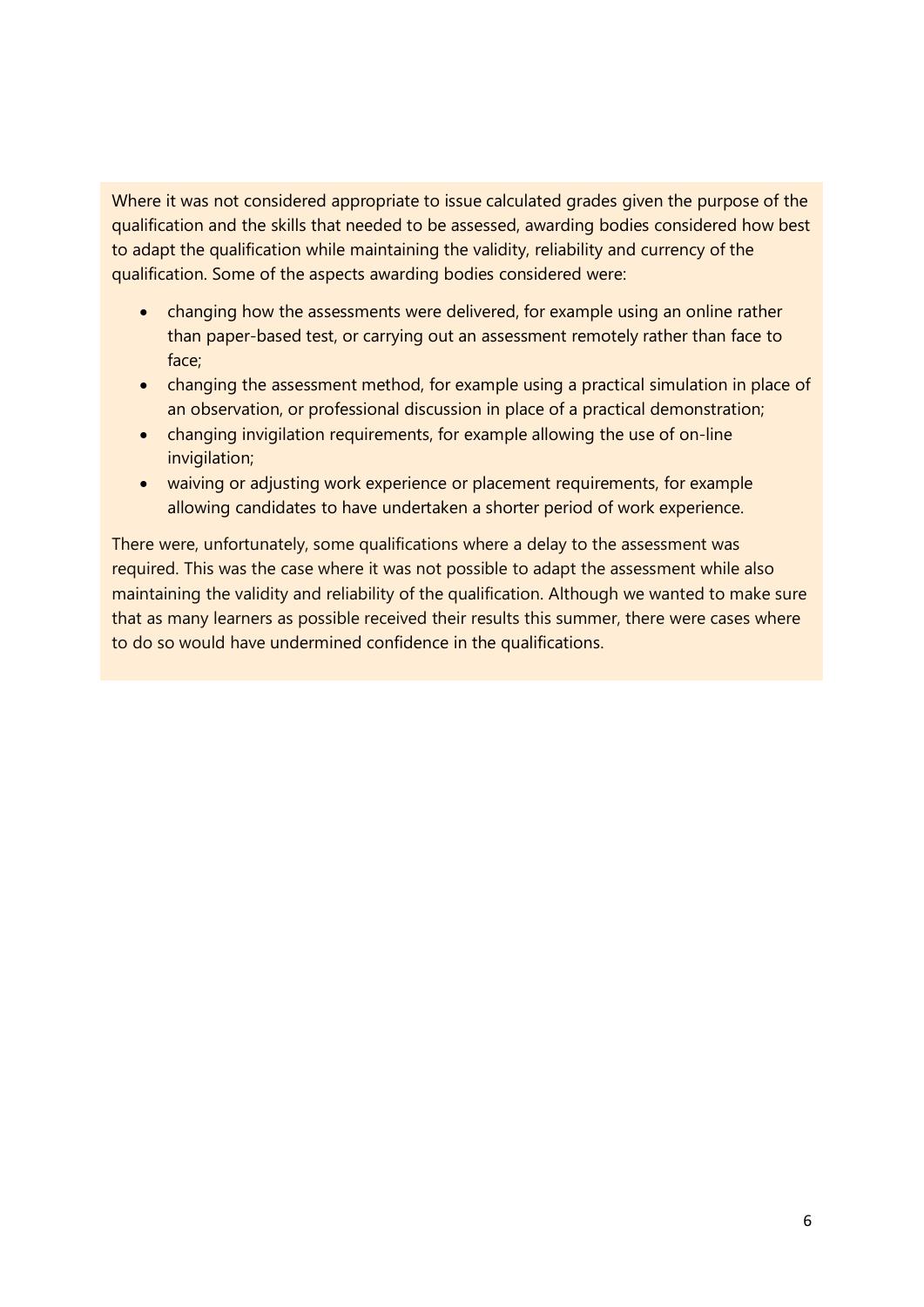# **Communicating the approach**

Awarding bodies were responsible for providing information to centres on the approach to each qualification. For qualifications that would have calculated results, this included the evidence that should be considered when providing centre assessment grades and the process and timescales to follow to submit the information. For adapted assessments, awarding bodies informed centres of how any changes to the planned assessments should be implemented and the arrangements for quality assurance.

Ofqual also produced [guidance for centres](https://assets.publishing.service.gov.uk/government/uploads/system/uploads/attachment_data/file/904992/VTQ_Guidance_for_Centres_290720.pdf) on the awarding of vocational qualifications in summer 2020 which we signposted to centres in Wales.

Our approach to Health and Social Care and Childcare qualifications and Essential Skills Wales qualifications

The suite of new Wales-only qualifications in Health and Social Care and Childcare is only regulated by Qualifications Wales. We worked with WJEC, City & Guilds, Social Care Wales (SCW) and Health Education and Improvement Wales (HEIW) to find solutions for summer 2020 which minimised the impact on learners but also protected the validity of the qualifications.

There is a range of qualifications available in the suite, with different purposes and progression routes associated with them. These qualifications also have a variety of assessment methods, some of which assess knowledge and understanding of theory, while others confirm practical competence. There was no one single approach that could be applied across the suite of qualifications, so we developed different solutions for the different qualifications. It was essential that we worked closely with the sector bodies to ensure that we had their support for any adaptations made to the assessments and that the qualifications would continue to have the same currency in the workplace. We also listened to the views of centre staff involved in delivering the qualifications.

Calculate – calculated results will be issued for learners on a knowledge-based qualification, Level 2 Health and Social Care: Principles and Contexts.

Adapt – assessments in the Core qualifications were adapted, to enable learners that had completed sufficient assessment prior to 20 March to get results this summer.

Delay – unfortunately, where learners had not completed sufficient assessment for Core qualifications or for practice-based qualifications which require the assessment of practical skills in the workplace, assessments were delayed.

We published our [approach](https://www.qualificationswales.org/english/coronavirus---covid-19/qualifications-wales-statements/health-and-social-care-and-childcare-qualifications-in-wales/) to these qualifications on 24 April.

We also set out our [approach](https://www.qualificationswales.org/english/coronavirus---covid-19/qualifications-wales-statements/essential-skills-wales-contingency-arrangements---20-april-2020/) to the suite of Essential Skills Wales qualifications on 20 April 2020. The approach enabled learners who were due to complete their qualifications before 31 July 2020 to receive a calculated grade.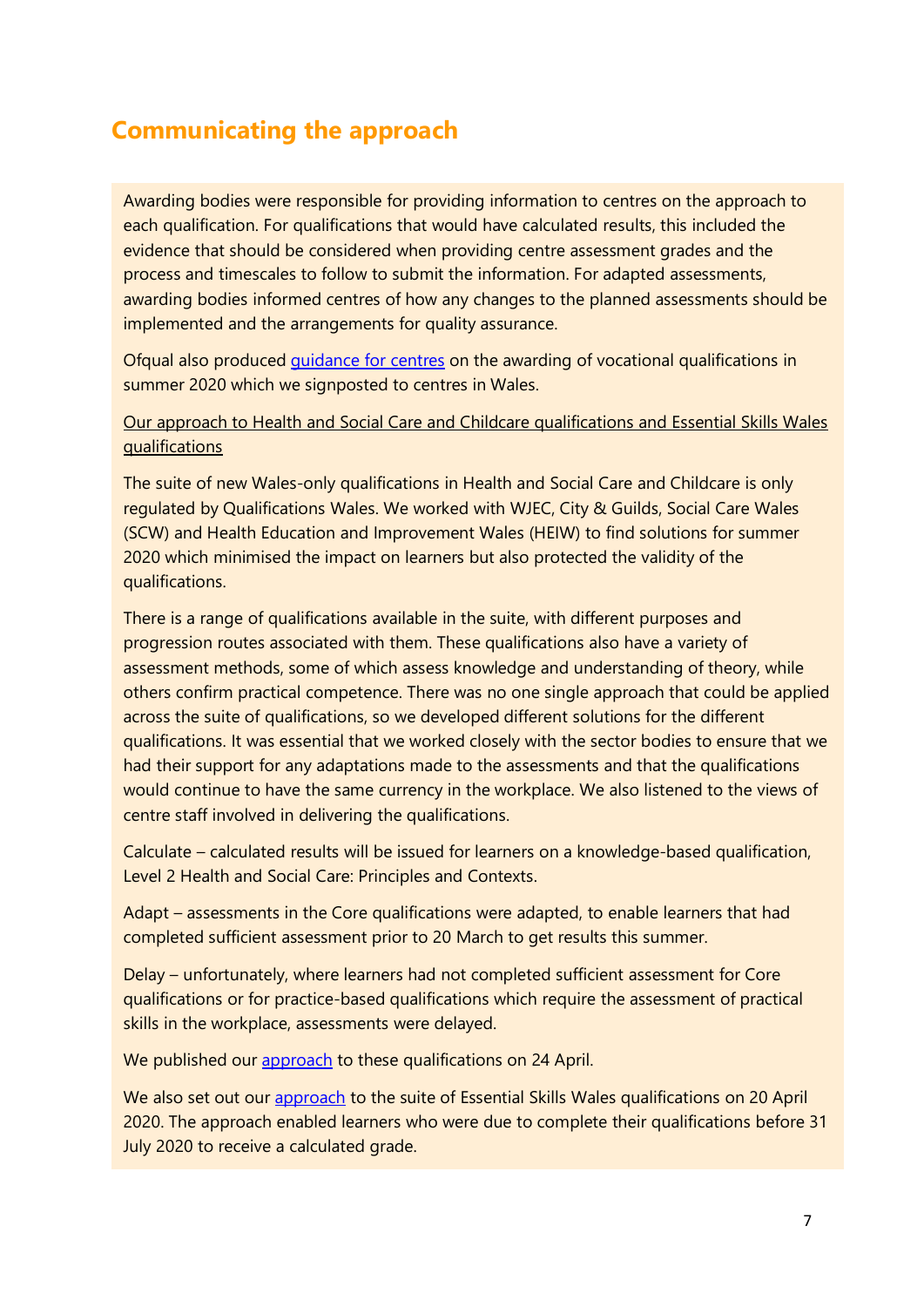#### **How we communicated**

Our role has also been to share the narrative around our work and to bring stakeholders on the journey with us. To help keep people informed, we developed dedicated [COVID-](https://qualificationswales.org/english/coronavirus---covid-19/summer-2020-decisions/)[19 webpages](https://qualificationswales.org/english/coronavirus---covid-19/summer-2020-decisions/) and kept them updated throughout the period. The published information included:

- blogs;
- video content:
- letters and information to centres:
- Qualifications Wales statements;
- Ofqual statements; and
- frequently asked questions.

We also used social media channels to share information, which saw a 2,100% increase in engagement across Twitter and Facebook between March and June. Our monthly newsletters also informed stakeholders of all ongoing developments. Our external relations team responded to enquiries from learners, parents, schools and colleges and other relevant stakeholders.

We met with representative groups from both ColegauCymru and NTfW to discuss their concerns and the impact on delivery. Other stakeholders whom we engaged with were the Federation of Awarding Bodies (FAB), the Joint Council for Qualifications (JCQ) and other qualifications regulators - Ofqual (England), CCEA Regulation (NI) and SQA Accreditation (Scotland). We also chaired weekly Communications and Engagement meetings with WG and met regularly with Welsh Government officials to share information and intelligence. Broadcast and print media were kept informed of all developments and regular telephone briefings were held.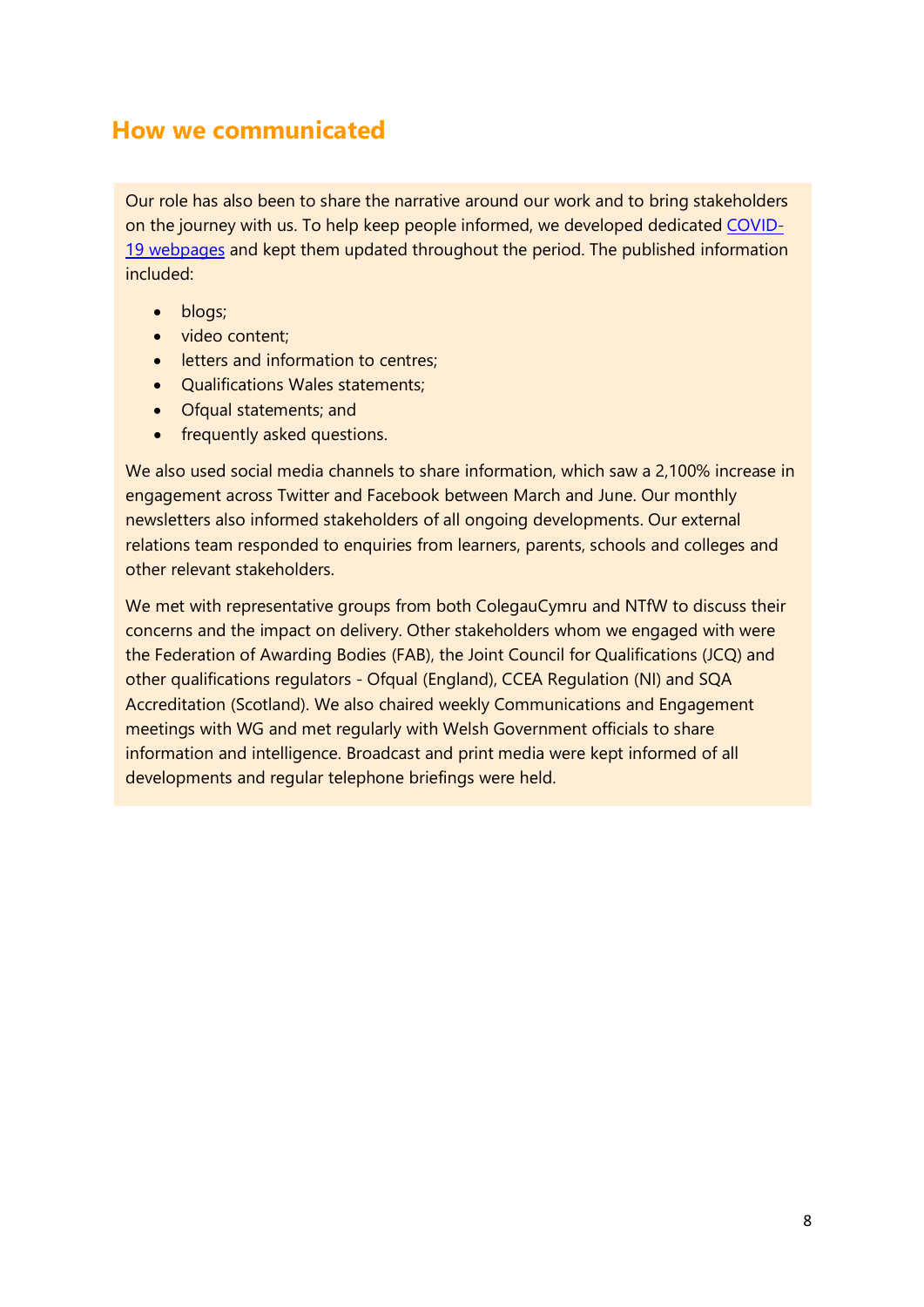## **Monitoring summer 2020**

Qualifications Wales were part of a Vocational Qualifications Oversight Board for summer 2020, convened by Ofqual, which met regularly throughout the summer to consider progress and issues. The Board included representatives from key vocational awarding bodies, the Joint Council for Qualifications (JCQ), the Federation of Awarding Bodies (FAB) and UK regulators.

Working with our fellow regulators, we held review meetings with key vocational awarding bodies to understand how they were implementing the extraordinary regulatory framework and to seek assurance on how they were managing risks that might impact on the delivery of this summer's results.

All awarding bodies were required to submit information on their categorisation and mitigations to the regulators. We [published a list of all qualifications](https://www.qualificationswales.org/english/our-work/our-regulatory-documents/conditions/covid-19-extraordinary-regulatory-framework-for-vqs/) that fell within the scope of the framework and associated principal mitigations. Ofqual also developed an [online tool](https://analytics.ofqual.gov.uk/apps/AllQualifications/summer2020tool/) for learners and centres to search for individual qualifications, including all qualifications available to learners in Wales. Awarding bodies were required to notify the regulators of any changes to qualification categories or mitigations or if they were unable to comply with any aspect of the framework.

For qualifications regulated across the three nations, Ofqual took the lead on monitoring the progress of awarding bodies in processing their CAG data in readiness for the issuing of results. We monitored the progress for Wales only qualifications such as Essential Skills Wales and Health and Social Care and Childcare qualifications. We asked awarding bodies to update us on progress in collecting and processing CAGs and sought assurance that results would be issued in a timely manner.

We also required awarding bodies to notify us through our existing event notification process if they were likely to fail to comply with the summer 2020 regulatory requirements in any way, including if they would be unable to issue results.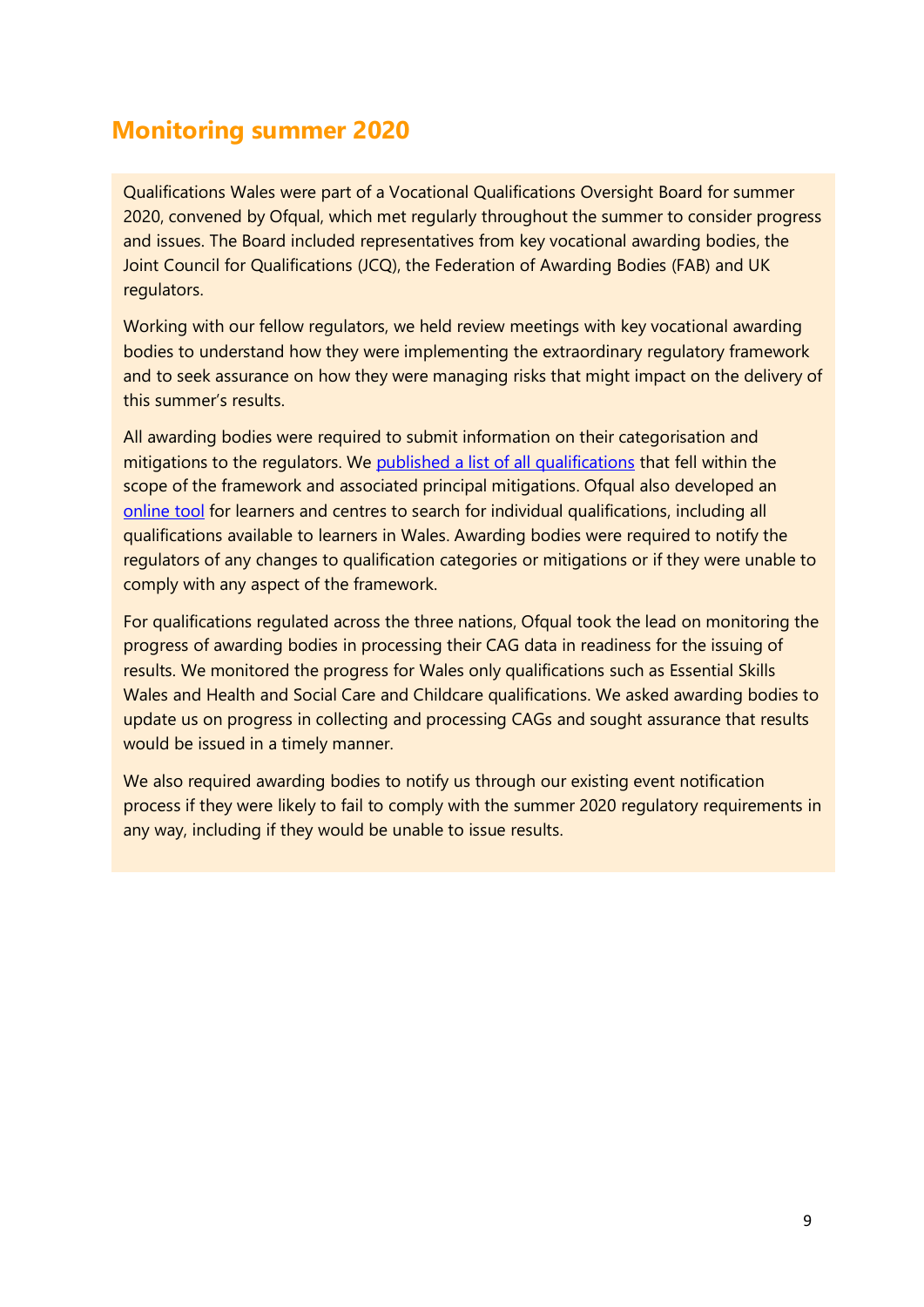#### **Results**

Our Extraordinary Regulatory Framework sets out the approach that awarding bodies must follow in issuing calculated results this summer. Given the variety of qualification structures and assessment methods in vocational qualifications, there is no overarching statistical standardisation model that is being used as is the case for general qualifications. The framework we have put in place allows awarding bodies to develop an approach that works best for each qualification they offer, depending on the types of evidence that are available to calculate grades. This means that the way a result has been calculated for one qualification, may be different to the way it has been calculated for another.

In calculating results this summer awarding bodies will have:

• gathered evidence such as previously banked assessment results, centre assessment grades, school or college results from recent years;

- quality-assured the evidence that is to be relied upon;
- ensured that the outcomes are not out of line with expectations.

In addition to the evidence requested for the CAG from the centres, awarding bodies will have used relevant evidence it already held to support the process for calculating grades.

This may include:

- Banked marks or grades for completed unit assessment for both external and internal assessments;
- Data from previous series about the relationship between performance on those banked units and performance on units which learners would have taken in summer 2020;
- Historical centre performance and records; and
- Prior attainment data on the cohort of learners, where available.

In some cases, the approach taken by awarding bodies that also offer GCSE, AS and A level qualifications will be the same as that used in those qualifications. This is likely to be the case in qualifications that lead to progression to FE or HE and include external assessments which are series based, in the same way as for general qualifications. This includes many qualifications taken in schools pre-16 and level 3 qualifications which are used for progression to higher education.

Results for most series-based vocational qualifications will be issued on the same day as the equivalent general qualification in summer 2020. Level 3 vocational qualification results will be issued on 13 August, alongside AS and A levels. Level 1 and 2 vocational qualification results will be issued on 20 August, alongside GCSE results. However, some qualifications that do not usually have a set results day may issue results ahead of those dates.

Learners, parents, schools, further and higher education institutions and employers should all have confidence in the qualifications gained by learners this summer.